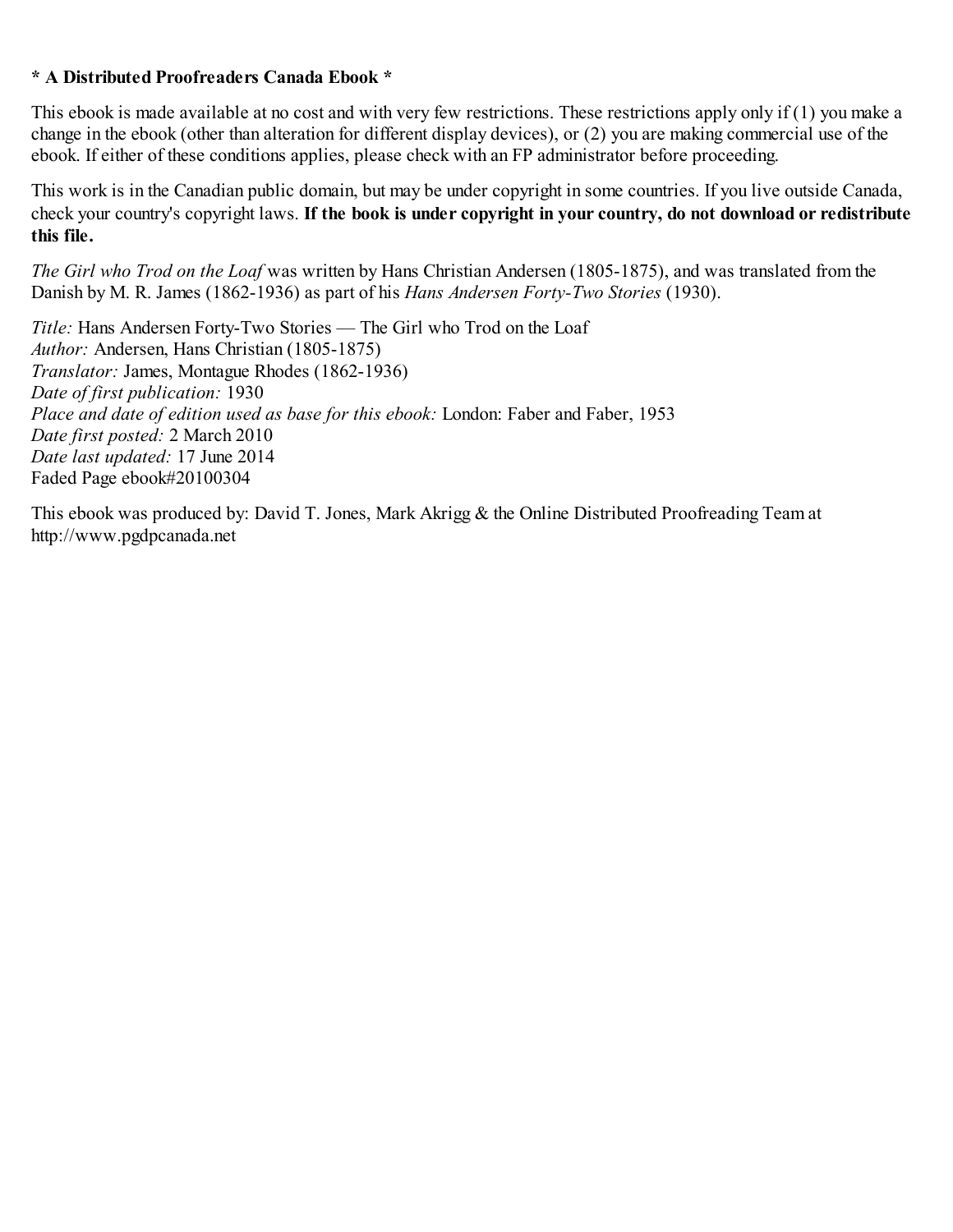## *The Girl who Trod on the Loaf*

**by**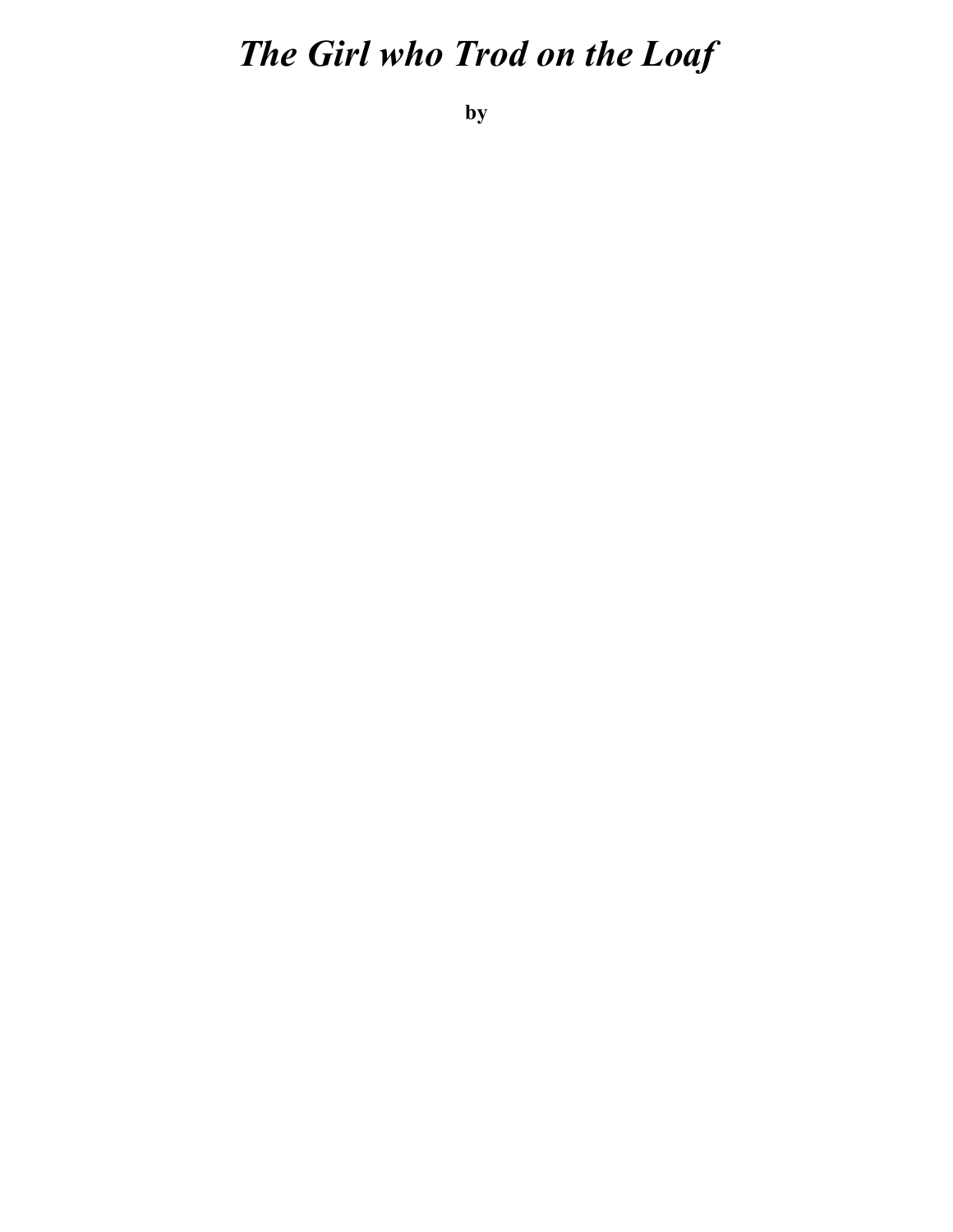## **Hans Christian Andersen**

## **(from** *Hans Andersen Forty-Two Stories* **[1930], translated by M. R. James)**

I'm sure you have heard about the girl who trod on the loaf so as not to dirty her shoes, and what a dreadful thing happened to her for it. The story has been written, and printed too.

She was a poor child, but proud and haughty; there was a bad drop in her, as the saying is. When she was quite a little girl she took a pleasure in catching flies and pulling off their wings and turning them into creeping things. She would take cockchafers and beetles and stick each of them on a pin and put a green leaf or a little bit of paper to their feet; and the wretched creature caught at it and turned it round and round, trying to get off the pin.

"Now the cockchafer's reading," said little Inger. "Look how he's turning the page!"

And as she grew up she became rather worse than better; but she was pretty, and that was her misfortune, for otherwise she would have been handled very differently to what she was.

"That head of yours wants a sharp snub," said her own mother. "Often enough, when you were a baby, you trampled on my apron; I'm afraid when you grow older you'll often come to trample on my heart."

And so she did indeed.

She went into the country to take service with people of quality, and they treated her as if she had been their own child, and dressed her as such, and she was good to look at, and her pride grew. When she had been there a year her mistress said to her: "You ought for once to go and see your parents, Inger, dear."

So she went, but only to show herself off; they must see how fine she had become. But when she got to the side road, and saw girls and young lads gossiping by the street gutter, and just then her own mother sat down on a stone to rest, with a bundle of sticks she had picked up in the wood, Inger turned back. She was ashamed that she who was dressed out so fine should have such a ragged creature, that picked up sticks, for a mother. She didn't in the least repent of turning back, she was only angry.

Another half-year went by.

"You really ought to go home one day and see your old parents, Inger, dear," said her mistress. "Here's a large wheaten loaf for you; you can take it to them, they will be glad to see you."

Inger put on her best finery and her new shoes, and she held up her skirts and walked most carefully so as to keep neat and clean about the feet—and there was nothing to scold her about in that—but when she came to a place where the path went over marshy ground, and there was water and mud over a long piece of the way, she threw the bread down into the mud to step on it and get across dryshod. But as she stood with one foot on the loaf and lifted the other, the loaf sank down with her deeper and deeper, and she disappeared wholly, and nothing was to be seen but a black bubbling pool.

That's the story.

Where did she go to? Why, she went down to the Marshwoman who brews. The Marshwoman is aunt to the Elf girls they are well enough known, there are ballads about them and they have had their pictures taken—but about the Marshwoman people only know that when the meadows steam in summer time it is because the Marshwoman is brewing. It was down into her brewery that Inger sank, and that's not a place you can stand for long. The dustbin is a brilliant drawing-room compared with the Marshwoman's brewery. Every vat stinks enough to make you faint away, and the vats stand thick together, and if there is anywhere a tiny opening between them where you could squeeze through, you can't, because of all the damp toads and fat snakes that cluster together there. Down there sank little Inger. All that horrible live mess was so icy cold that she shuddered through all her limbs and stiffened with it more and more. The loaf stuck fast to her and drew her as an amber button draws a bit of straw.

The Marshwoman was at home, and that day the brewery was being visited by the Devil and his great-grandmother; and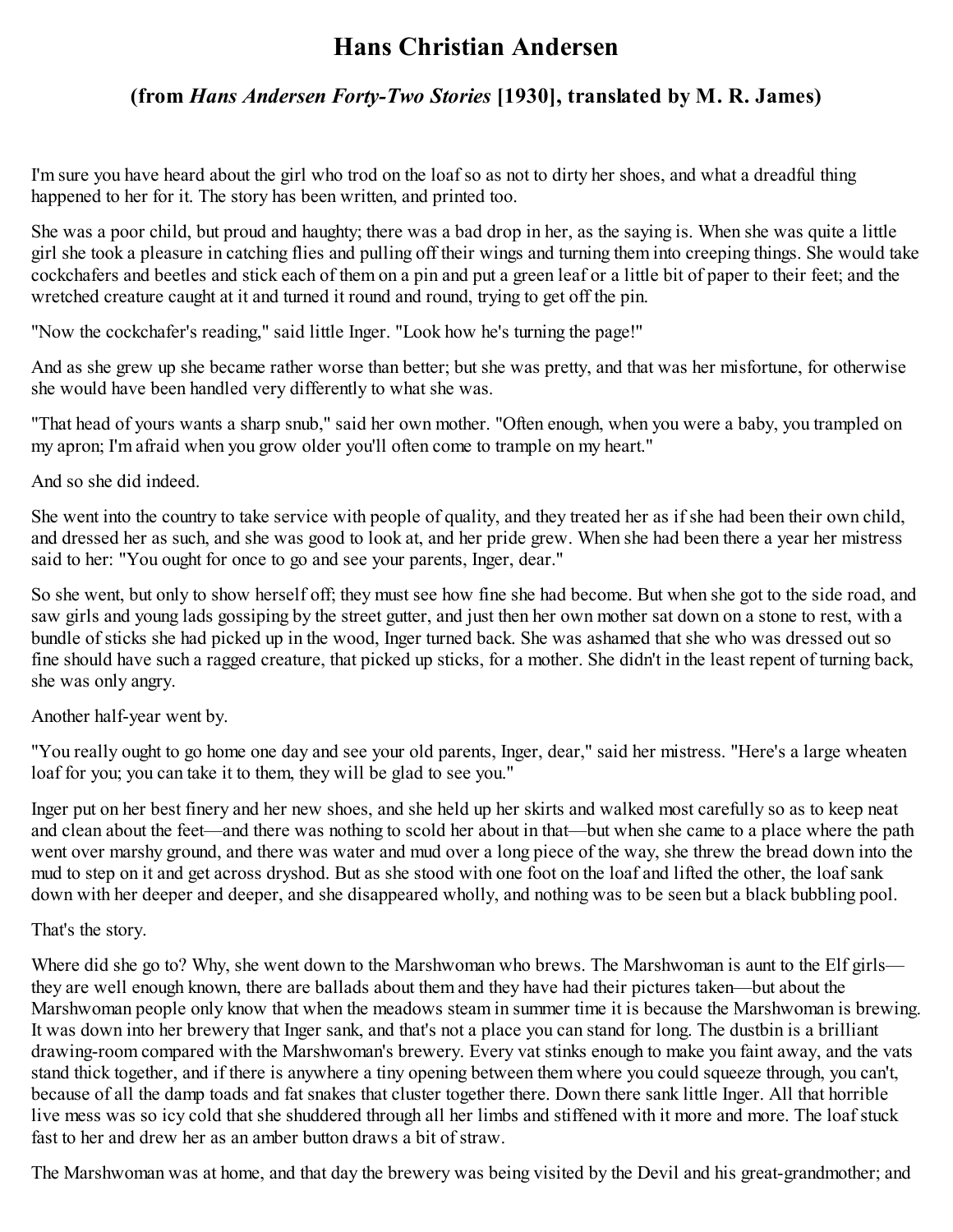she is an ancient and very venomous lady who is never idle. She never goes out without taking her work with her, and she had it with her now. She sewed biting-leather for people's shoes, and they could never be at rest. She embroidered lies and knitted up thoughtless words that had fallen on the ground—all to make mischief and sow trouble. Ah, that old grandmother! She could sew and broider and knit with a vengeance!

She caught sight of Inger and put up her spy-glass to her eye and looked her over again. "That's a girl with something to her," said she. "I must beg her of you for a souvenir of my visit here. She might make a very proper decoration for my great-grandson's front hall."

And she got her: and so it was that little Inger went to Hell. People don't always go there straight off. They may get round by a side way if they have quality.

That front hall was infinitude. You turned giddy with looking before you, and giddy with looking behind you: and there stood a host of the despised, waiting for the door of mercy to be opened; and long might they wait.

Huge fat crawling spiders spun webs of a thousand years about their feet, and these threads cut like thumbscrews and held like chains of copper, and besides that, there was an eternal unrest in every soul, an anguishing unrest. The miser who stood there had forgotten the key of his money box—he knew it was there in the lock. Oh, it would be too much to reckon up all the sorts of torments and pains that were felt there.

Inger felt it horribly, standing as a statue there: she was as it were pinned to the loaf by her foot.

"This comes of trying to keep one's feet clean," said she to herself. "Look how they glare at me!" Yes, they were all looking at her. Their evil desires shone out of their eyes and spoke without sound from their twisted mouths; they were awful to look upon.

"It must be a pleasure to look at me," thought little Inger. "I have a pretty face and nice clothes." And she turned her eyes about—her neck was too stiff to turn. Oh, dear, how muddy she had got in the Marshwoman's brew-house! She had not thought of that. Her clothes were coated over with one great clot of slime. A snake had hung itself in her hair and trailed down her neck, and out of every fold in her dress a toad peeped out and croaked like an asthmatic poodle. It was very uncomfortable. "But everyone else down here looks just as horrible." She comforted herself with that.

Worst of all for her was the dreadful hunger she suffered. Couldn't she manage to stoop and break a bit off the loaf she stood upon? No, her back was perfectly stiff, her arms and hands were stiff, her whole body was like a stone pillar. She could only turn her eyes in her head, turn them right round so that they looked out backwards, and that was a horrid sight. Then came the flies; they crawled to and fro over her eyes. She winked her eyes, but the flies did not fly off, they couldn't, the wings had been pulled off them, they were become creeping things. That was a torture, and the hunger besides—till at last she felt as if her inside had eaten itself up, and she became perfectly empty—excruciatingly empty. "If this goes on much longer, I shan't be able to bear it," said she. But she had to bear it, and it went on.

Then upon her head fell a burning tear. It truckled over her face and bosom, right down to the loaf. Yet another fell: many fell. Who was weeping for little Inger? Why, had she not up there on earth a mother? Tears of grief, such as a mother sheds for her child, always reach it; but they do not set it free, they burn, they make the torment worse. And then, that intolerable hunger, and the being unable to get at the bread she trod on with her foot! At last she had the feeling that everything within her must have eaten itself up, and she was like a thin hollow pipe that drew every sound into itself. She heard plainly everything up there on earth that concerned her, and all she heard was hard and unkind. True, her mother wept sore and sadly, but, besides, she said: "Pride goes before a fall. That was your misfortune, Inger. How have you brought sorrow on your mother!"

Her mother and everyone else up there knew about her sin, how she had trodden on the loaf and had sunk down and disappeared. The cowherd had told of it; he had seen it himself from the hillside.

"How have you brought sorrow on your mother, Inger," said her mother. "Aye. I thought it would be so."

"I wish I had never been born," was Inger's thought at that. "It would have been far better for me. It's no good now, my mother whimpering."

She heard how the gentlefolk, the kind people who had been like father and mother to her, talked about her. "She was a wicked child," they said. "She did not respect God's gifts, but trod them under foot: the gate of mercy will be slow to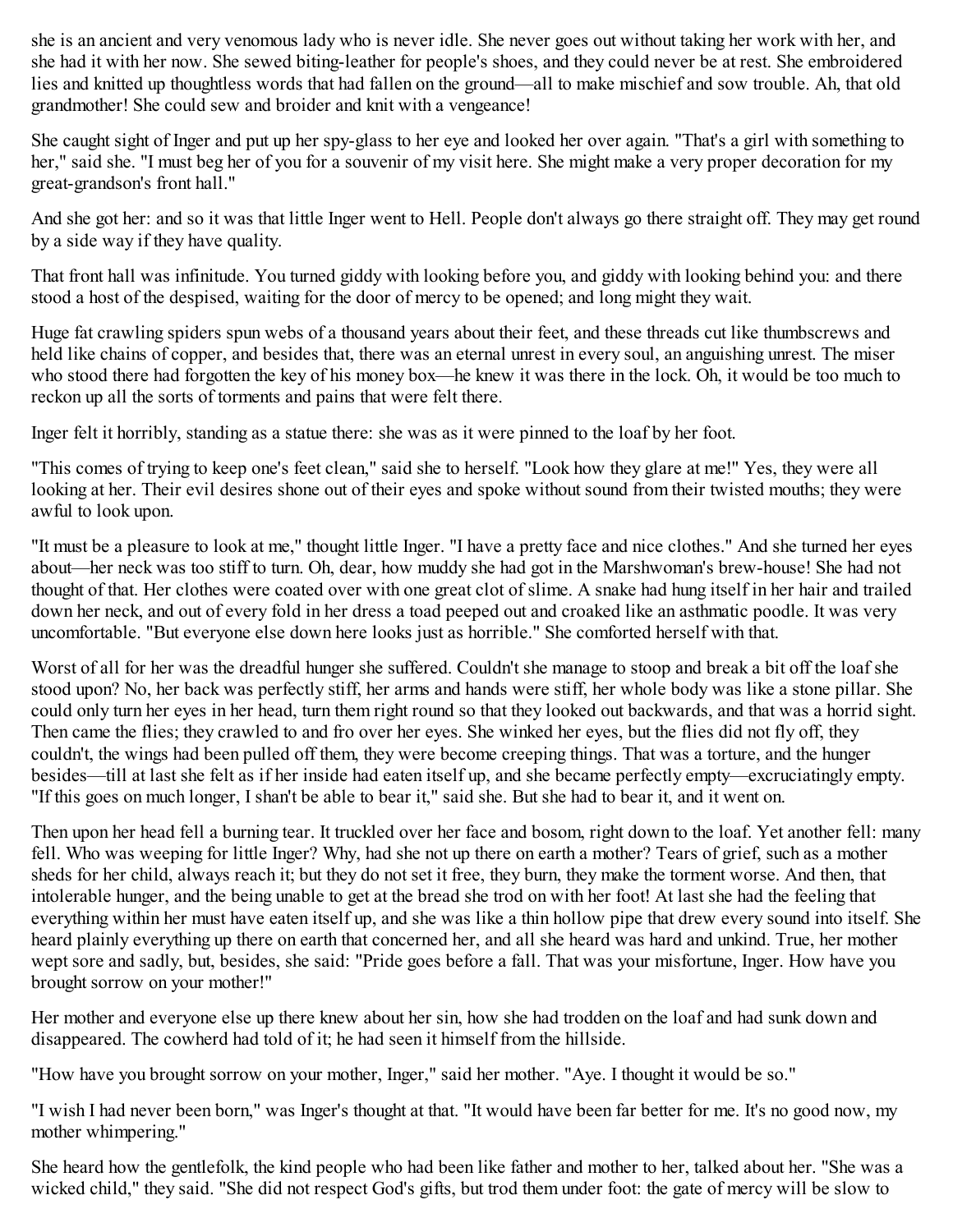open to her."

"Well, they ought to have brought me up better," thought Inger. "Rubbed the corners off me, if I had any." She heard how a whole ballad had been published about her. "The proud girl who stood on the loaf to keep her shoes clean." And it was sung all over the country.

"To think that one should have to bear all that for such a thing, and suffer so much for it," thought Inger, "the rest of them ought to be punished for what they've done. There'd be a nice lot of them to punish. Ugh, how I do suffer!"

And her heart became even more hardened, harder even than herself. "Down here one's not likely to get much better in this company; and I don't want to be better. Look how they glare."

And her heart was angry and savage against all mankind. "They've got something to talk about up there, anyhow. Oh, how I do suffer!"

And she heard them telling her story to children, and how the children called her wicked Inger, she was so horrid, they said, so nasty, she deserved to be punished properly.

There were always hard words about her in the children's mouths. Yet, one day, when anguish and hunger were gnawing deep in her hollow shell, and she heard her name mentioned and her story told to an innocent child, a little girl, she was aware that this little one burst into tears at the story of the proud Inger that loved her finery.

"But won't she ever come up again?" the little girl asked, and the answer was: "No, she'll never come up again."

"But if she begs pardon and never does it again?"

"But she won't beg pardon," they said.

"I do wish she would," said the little girl; and she was quite inconsolable. "I'd give my doll's house if only she might come up. It is so dreadful for poor Inger."

And these words came straight into Inger's heart, and seemed as if they did her good. It was the first time that anybody had said "Poor Inger" and not added a word about her wrongdoing. Here was a little innocent child that prayed and wept for her, and she felt so strange that she would fain have wept herself; but weep she could not, and that too was a torment.

As the years went by up there, there was no change down below. She heard voices from above less often, there was less talk about her. Then one day she was aware of a sigh: "Inger! Inger! What sorrow you have brought me! I said you would." It was her mother dying.

From time to time she heard her name mentioned by her old masters, and the kindest word was when the mistress said: "Shall I ever see you again, Inger, I wonder? One does not know whither one may go."

But Inger knew well enough that her kindly mistress could never come to that place where she was.

Again a length of time passed by, slow and bitter.

Then Inger heard her name spoken again, and saw above her as it were two bright stars shining. They were two gentle eyes that were closing on earth. So many years had rolled by since the time when the little girl had cried for poor Inger and could not be comforted, that that child was become an old woman, whom God was now calling to Himself; and just at that hour when the thoughts of a whole life were rising before her, she remembered too how as a little child she had cried bitterly at hearing the story of Inger. That moment and that impression stood in living light before the old woman at her death-hour, and she broke out, quite aloud: "Lord, my God, have not I, like Inger, often trampled on Thy blessed gifts, and thought nothing of them? Have not I too often borne about pride in my heart? But in Thy mercy Thou hast not let me sink down, but hast held me up: loose not Thine hold in my last hour."

And the old eyes closed, and the eyes of the soul opened to that which is hidden: and since Inger was so vividly present to her last thoughts, she beheld her, saw to what a depth she had been dragged down; and at the sight the saintly soul burst into tears. She stood, a child, in the kingdom of heaven and wept for poor Inger. The tears and the prayers rang like an echo down into the hollow, empty shell that shut in the imprisoned tortured soul—and it was overwhelmed by all that undreamt of love that came from above. An Angel of God was weeping for her! How had that been vouchsafed to her?